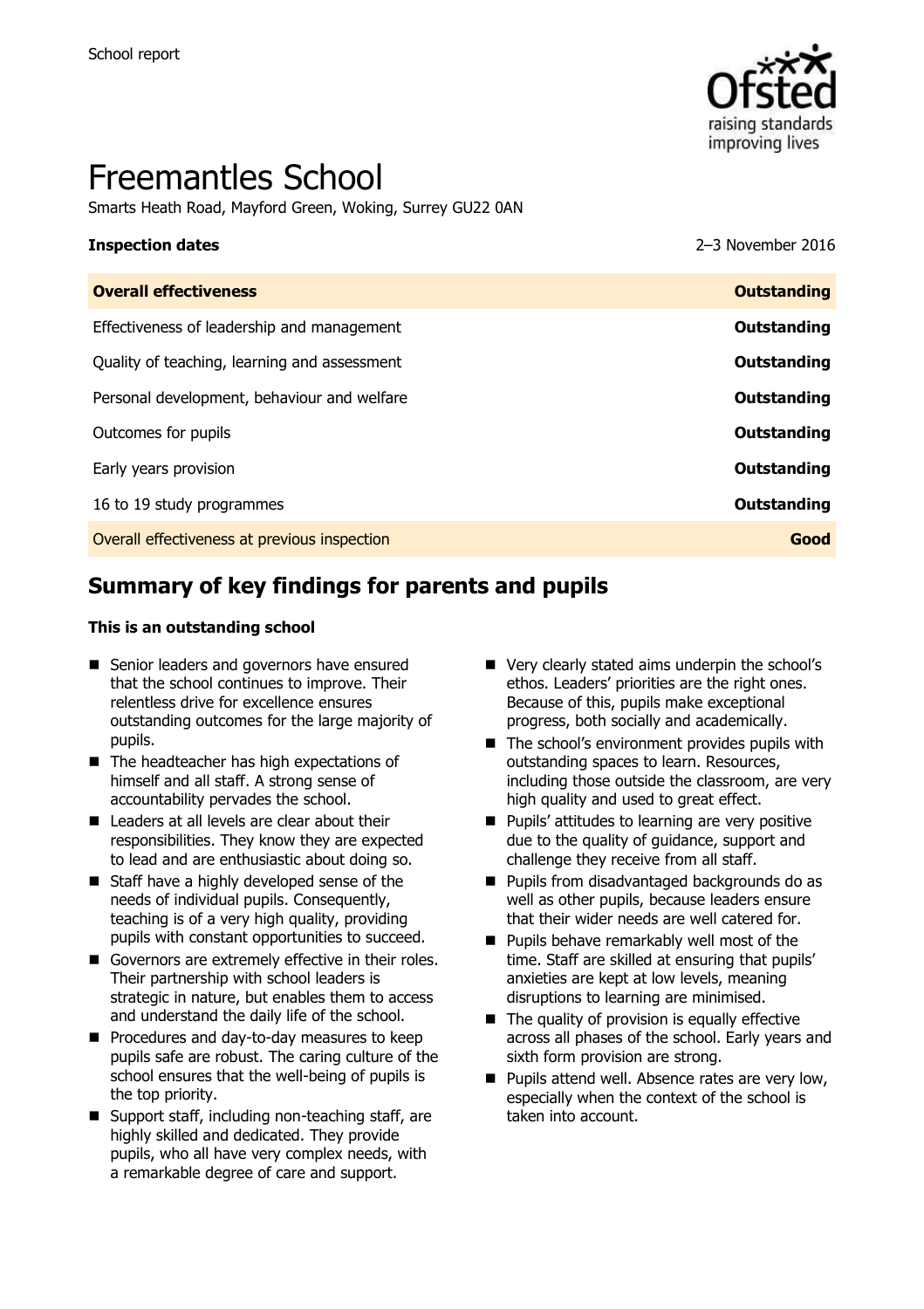

# **Full report**

### **What does the school need to do to improve further?**

- Continue to nurture and develop the close partnerships with other local schools, including those in the local special school partnership, so that more pupils who have special educational needs and/or disabilities benefit from the exceptional provision the school has to offer.
- Ensure that work on developing a new system to track both the academic, and social and emotional progress of pupils with complex needs continues, so that the school's research contributes to improving current methodology in this area.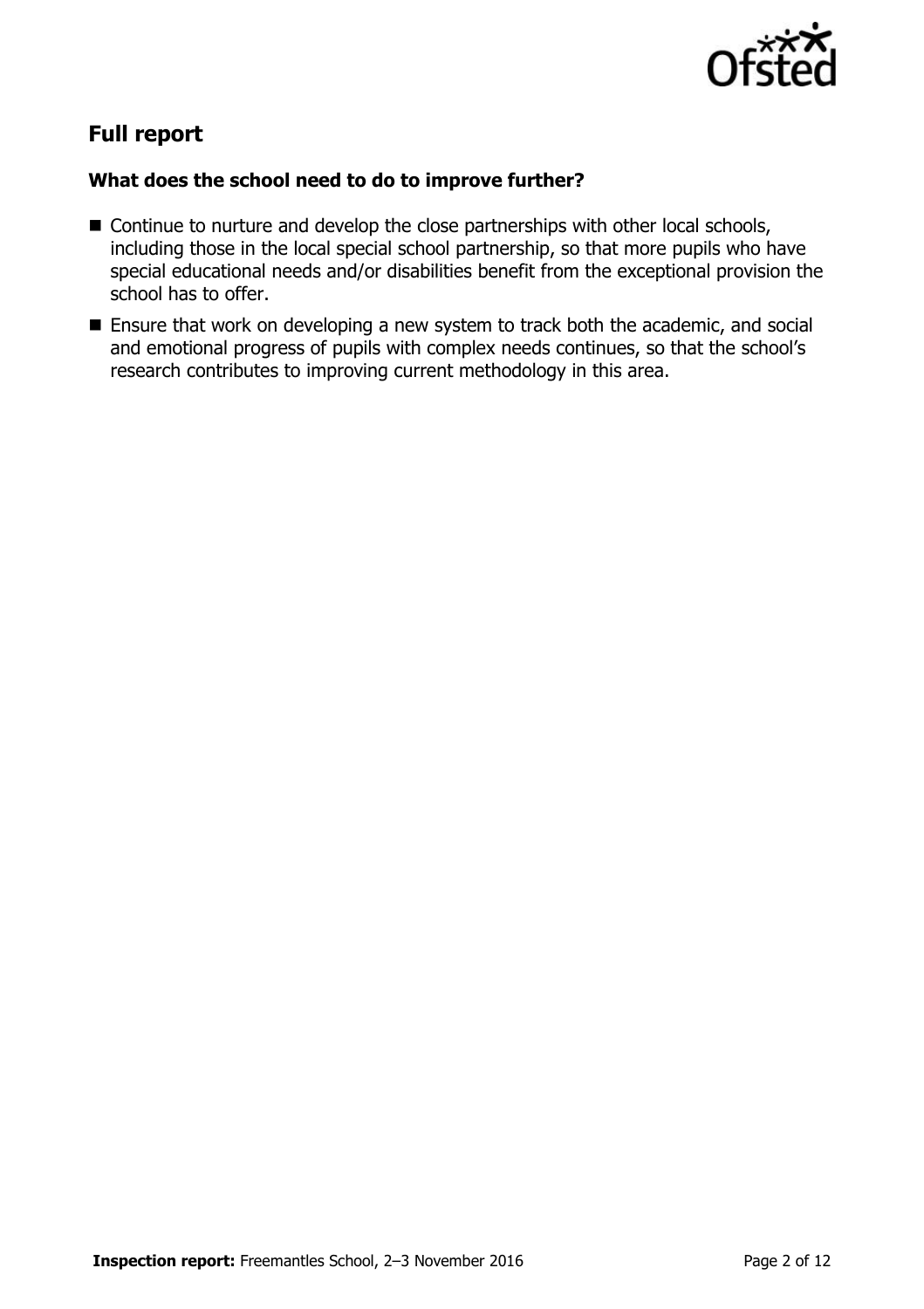

## **Inspection judgements**

#### **Effectiveness of leadership and management Cultum Outstanding**

- The headteacher leads the school extremely well. His vision is one of excellence and his expectation is that all staff will aspire to this. Under his leadership, the school has improved rapidly since the last inspection.
- Senior leaders work well as a team, supporting the headteacher with the more strategic aspects of improving the school, while enabling middle leaders to be effective in day-to-day management. Communication is strong, leading to cohesive decision making, which has a positive impact on all aspects of the school.
- The headteacher ensures that levels of accountability are high. Teaching and support staff are clear about what is expected of them. The impact of this is evident around the school, where a culture of high-quality teaching and learning has an extremely positive impact on pupil progress.
- Senior leaders track progress well and are able to act when individual pupils are in danger of falling behind, either academically or with their all-important personal development. Collaborative work with other special schools ensures that the school's assessment systems are sound, although leaders want to develop this aspect of their work.
- The school's curriculum meets the needs of pupils very well. A clear focus on increasing levels of communication, fostering independence and developing pupils' social understanding underpins all aspects of teaching. This ensures that pupils are better able to access learning and benefit fully from the varied opportunities staff provide for them.
- Some aspects of the curriculum are delivered on a one-to-one basis. Individual or small-group tutorials focus on developing social values, or promoting a deeper understanding of spiritual, moral and cultural aspects of life in modern Britain. Aspects of tolerance, respect and the need to acknowledge the importance of equality and fairness are carefully and sensitively woven throughout the curriculum.
- Much of the curriculum focuses on preparing pupils for life outside school. Teachers plan learning with roots firmly based in real life, helping pupils to make sense of the world beyond school. Concepts such as money and time feature strongly, as do opportunities to provide pupils with sensory experiences which help them make links with prior learning.
- Extra-curricular provision is very strong. In many ways, it is difficult to judge where the everyday curriculum ends and the wider curriculum begins. As the headteacher proudly pointed out, 'Not many schools start with residential trips in the early years.' Visits to local activity or sports centres, as well as the on-site forest school and horticulture area, complete with chickens and other domestic animals, all help provide pupils with a rich and rewarding curriculum.
- The school receives a range of extra government funding to support pupils. Primary physical education and sport funding, Year 7 literacy and numeracy catch-up premium, and funding to support pupils from disadvantaged backgrounds is all used wisely to have maximum benefit for the specific groups that the funding is intended for.
- Links with the local authority are strong and mutually beneficial, including shared working to provide high-quality specialist outreach support to other local schools.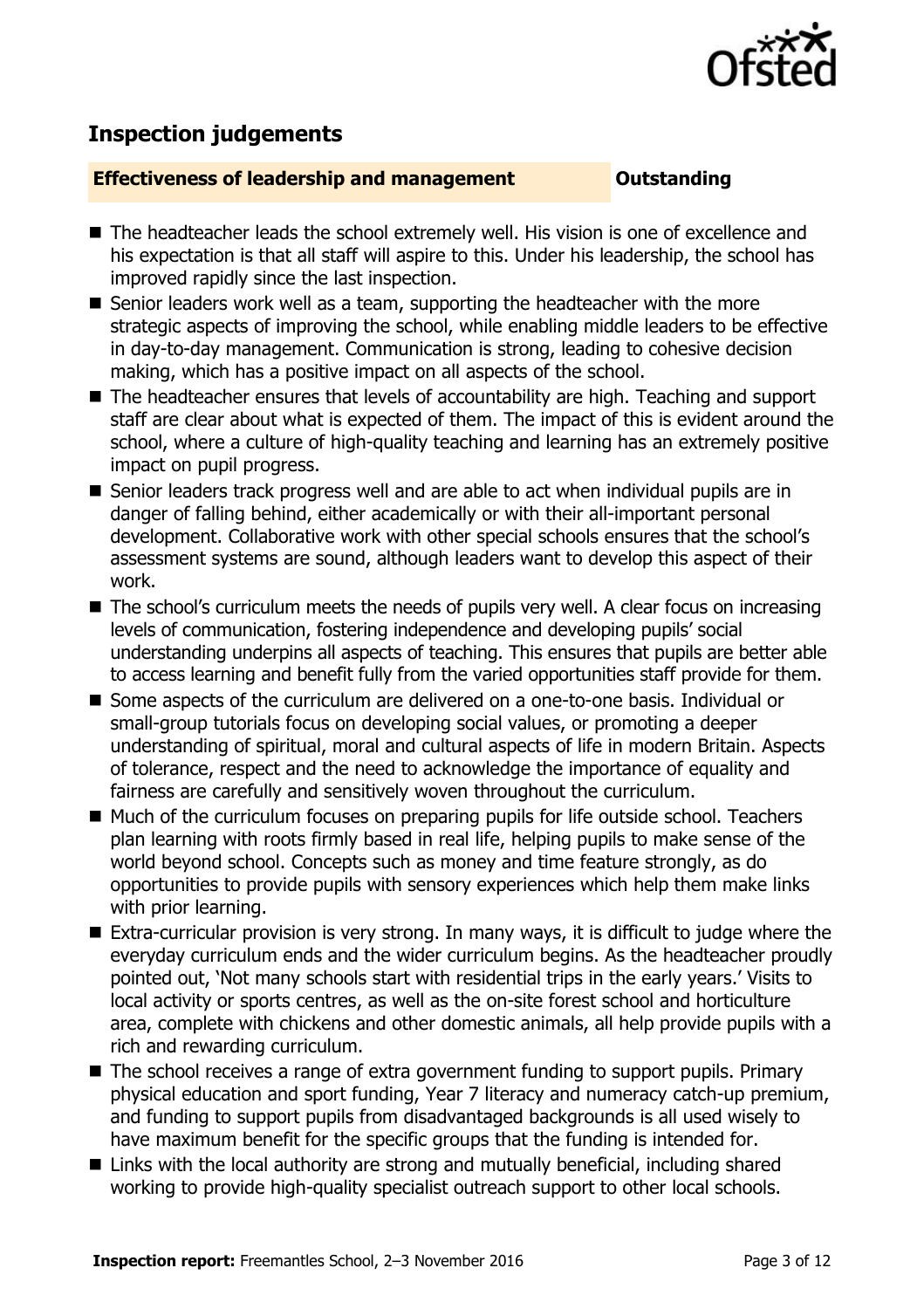

■ The local partnership between special schools is also strong, providing staff with firstrate opportunities to moderate practice, as well as opportunities for high-quality professional development.

#### **Governance of the school**

- Governors know the school well and ensure that school leaders focus on the right priorities for improvement. They are effective at maintaining a strategic overview, while having a clear understanding of the day-to-day challenges that staff face.
- Governors understand the many strengths of the school, including how leaders monitor the quality of teaching, learning and assessment, and how this impacts on the progress pupils make. Their partnership with the headteacher and other senior leaders is open, honest and strong. This ensures that an atmosphere of mutual trust and respect permeates the school, with positive consequences for pupils.
- Recent changes in the membership of the governing body, including the appointment of a new chair of governors, have been managed well. A stable core of governors has ensured that statutory requirements have continued to be met.

#### **Safeguarding**

- The arrangements for safeguarding are effective. The welfare and safety of pupils are given the highest priority by all staff. Systems and processes are very sound. Policies, staff training and all statutory requirements are in place to ensure that pupils and staff are safe both in and out of school. More importantly, leaders have ensured that the culture for child protection and the safeguarding of pupils is very strong.
- Due to many of the school's pupils having such a high level of complex needs, many staff have much wider experience of their requirements or are more highly qualified than might normally be expected. This includes members of staff who work in close partnership with professionals from outside the school. This ensures that communication with other agencies is strong, affording pupils extra levels of care when required, and enabling staff to access the right kind of support when needed.
- **Parents in particular were rightly clear that the school cares for their children very well.** All parents who talked to inspectors during the inspection, or who completed the online questionnaire, Parent View, indicated that they feel their children are happy and safe at school.

#### **Quality of teaching, learning and assessment Outstanding**

- Teachers know their pupils extremely well. This helps them plan learning opportunities that are well matched to individual pupils' requirements. Consequently, staff are able to provide the solid foundations required by pupils with very complex needs to become successful learners.
- Developing pupils' communication skills is one of the key aims of teaching and support staff. Opportunities to encourage collaborative working between pupils are particularly effective, especially for those pupils who have little or no capacity for the spoken word. As result, classrooms are happy and productive places, where pupils engage with learning well.
- Staff understand that pupils need to make meaningful connections in order to make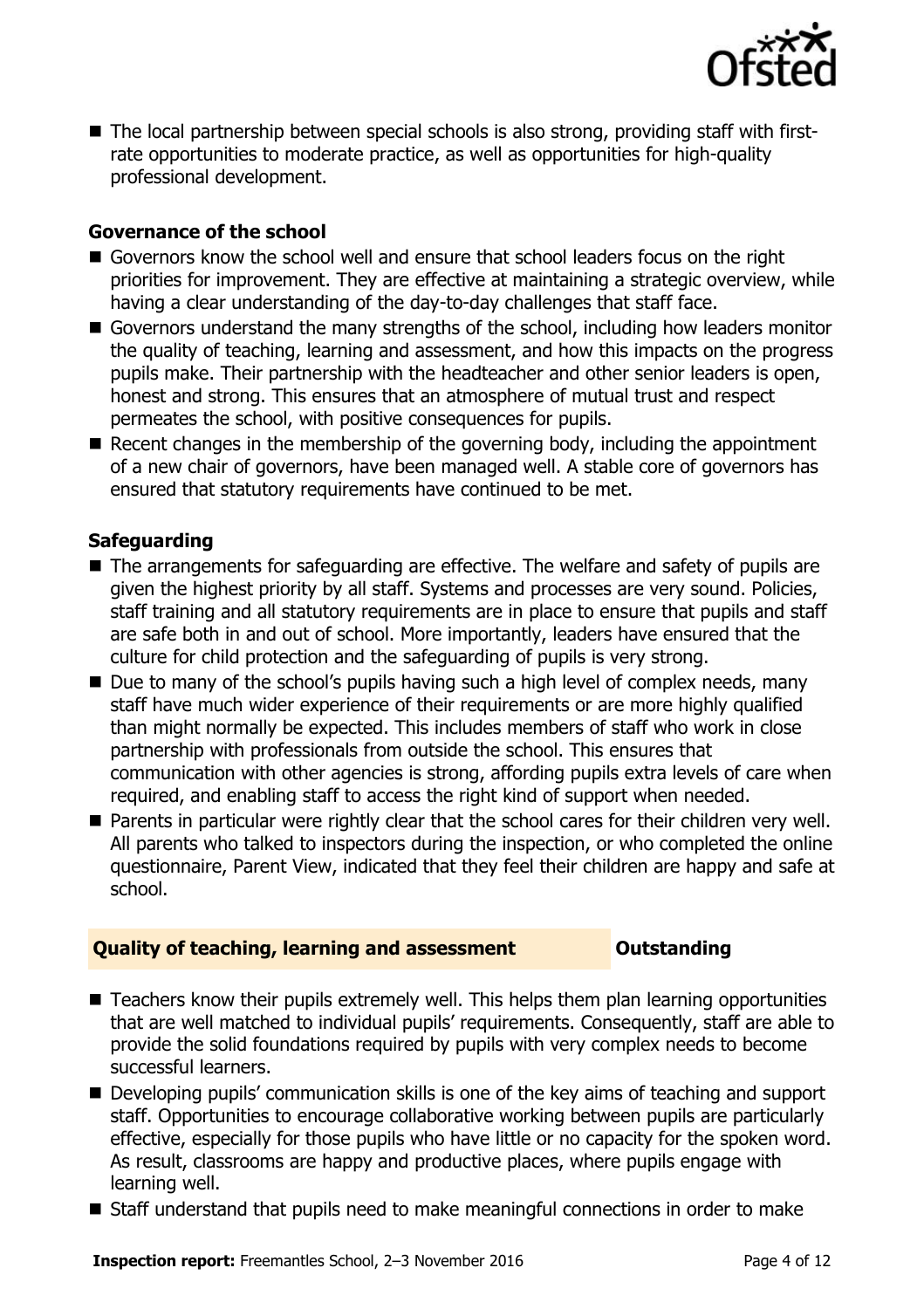

progress in learning. Much of the school's teaching is based on real life, and supports pupils in being able to make sense of the world around them. This approach is especially effective for older pupils, who become increasingly independent as they move through the school.

- Teachers are highly skilled at using a variety of methods and approaches to ensure that pupils understand what is required. Expectations for all pupils are high, no matter how complex their needs. This was clear for inspectors to see during classroom visits, where the levels of challenge seen met the needs of pupils very well, including for pupils who are more academically able.
- The school's most able pupils do well. Small numbers allow flexible arrangements to teach pupils in small groups based on their individual needs, communication skills, and their academic ability.
- During the inspection, one group of key stage 4 pupils were challenged to record their thoughts prior to a visit to a local restaurant. Because of the way learning was organised, the most able pupils were expected to work independently to write about the trip, while other pupils were given varying degrees of support to record their ideas, using alternative methods of communication. All pupils in the group were highly engaged in the task, not only because of the excitement generated by the impending visit, but also because of the way that learning had been planned for them. All pupils experienced success, and all made excellent progress.
- Many of the school's staff are highly experienced and specialists in their field. One-toone support for pupils is the norm, although support staff are very careful to maintain the balance required to ensure that they facilitate pupils' learning, rather than complete the work for them.
- **Pupils are taught to read using a number of different methods, including the use of** phonics. Most-able readers were heard to read with great accuracy, clearly enjoying the use of words and 'performing' to an audience. Those with less developed reading skills were supported well to make the progress required to become more confident readers.
- Learning outside classrooms, at the school's on-site horticultural area for instance, is an important aspect of provision. Staff are skilled at employing the school's impressive grounds and outdoor facilities for the benefit of pupils, creating learning opportunities that engage and excite, as well as developing life skills.
- The quality of teaching, learning and assessment is remarkably consistent across the school. Expectations are just as high in the early years as they are in the sixth form. Because of this, the large majority of pupils, including the very few pupils from disadvantaged backgrounds, are making exceptional progress as they move through the school.

### **Personal development, behaviour and welfare <b>COULTS** Outstanding

#### **Personal development and welfare**

The school's work to promote pupils' personal development and welfare is outstanding. Leaders have ensured that developing pupils' well-being sits at the top of the school's priorities. Because of this, pupils' social and emotional needs are increasingly well met as they move through the school.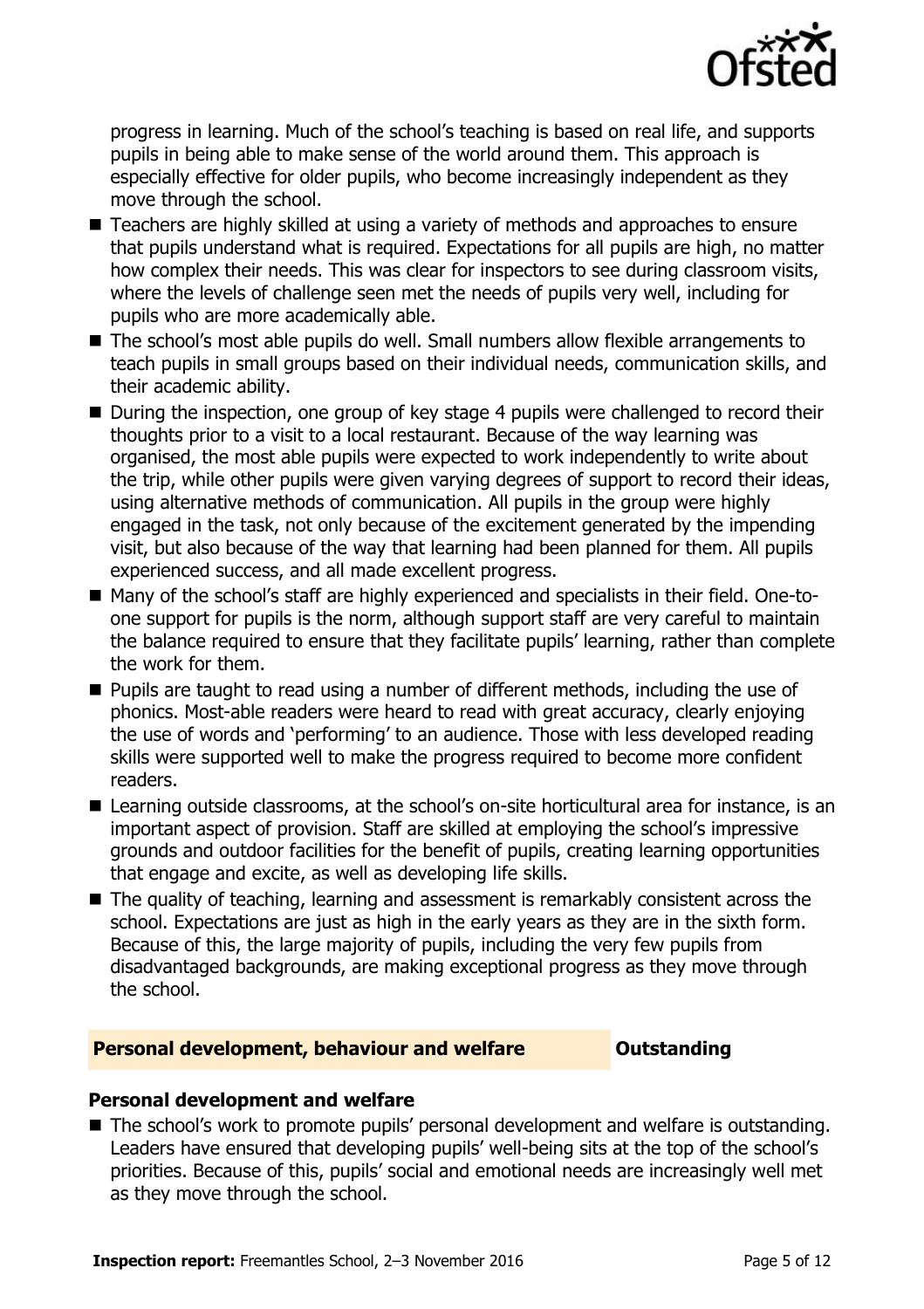

- Developing pupils' confidence and the impact this has on their ability to become independent learners is a great strength of the school. Staff know that maintaining the balance between success and failure is crucial in ensuring that pupils' attitudes to learning are positive. Because of this, pupils experience success more often than not, leading to very positive attitudes to learning.
- Staff are very successful at reducing the levels of pupils' anxiety. Simple initiatives such as allowing pupils and staff to 'walk a mile' at the start of the school day have a beneficial impact on reducing levels of worry, benefiting pupils' physical well-being, and preparing them emotionally for the challenges of the school day to come.
- **Pupils told inspectors that adults help them to be safe in and outside school and were** able to explain some of the potential dangers they may face when using the internet or social media. They appreciate the safe spaces that are available in school when they feel worried and know what to do if the fire alarm sounds.

### **Behaviour**

- The behaviour of pupils is outstanding. Staff work hard to ensure that pupils' needs are met well and are skilled at anticipating and reducing situations that might trigger emotional outbursts or poor behaviour.
- Staff understand the importance of de-escalating potential incidents before they happen, and are generally successful when faced with pupils who display high levels of anxiety due to their very complex needs.
- The school's own records show a greatly reduced number of behaviour-related incidents over the last four years. It is clear that this improving situation has had a significant impact on improving outcomes for pupils.
- The school's attendance records are very impressive and compare very favourably to other schools nationally. By comparison to other special schools, Freemantles' absence rates are very low. Most pupils attend most of the time, because they truly enjoy coming to school.

### **Outcomes for pupils Outstanding**

- Outcomes are outstanding because most pupils make exceptionally good progress from their different starting points. This is true in every phase of the school, including in the early years and sixth form.
- School leaders track pupil progress extremely well to ensure staff plan learning that takes into account pupils' needs. Individual education plans are used effectively by teachers and support staff to ensure that appropriate levels of challenge are offered in classrooms.
- Teachers constantly assess progress and adjust the levels of support and challenge they offer to pupils. Because of this, classrooms are dynamic places, where expectations are high and all pupils achieve very well.
- Most-able pupils do well at Freemantles School. Provision for pupils who are more academically able than their peers is strong because teachers and support staff understand the needs and abilities of each individual pupil very well. Extra challenge is provided when appropriate, with extension activities carefully designed so as not to cause heightened anxiety or introduce undue pressure on pupils.
- Because of their very complex needs, most pupils make very small steps of progress in reading, writing and mathematics during lessons and over time. However, for most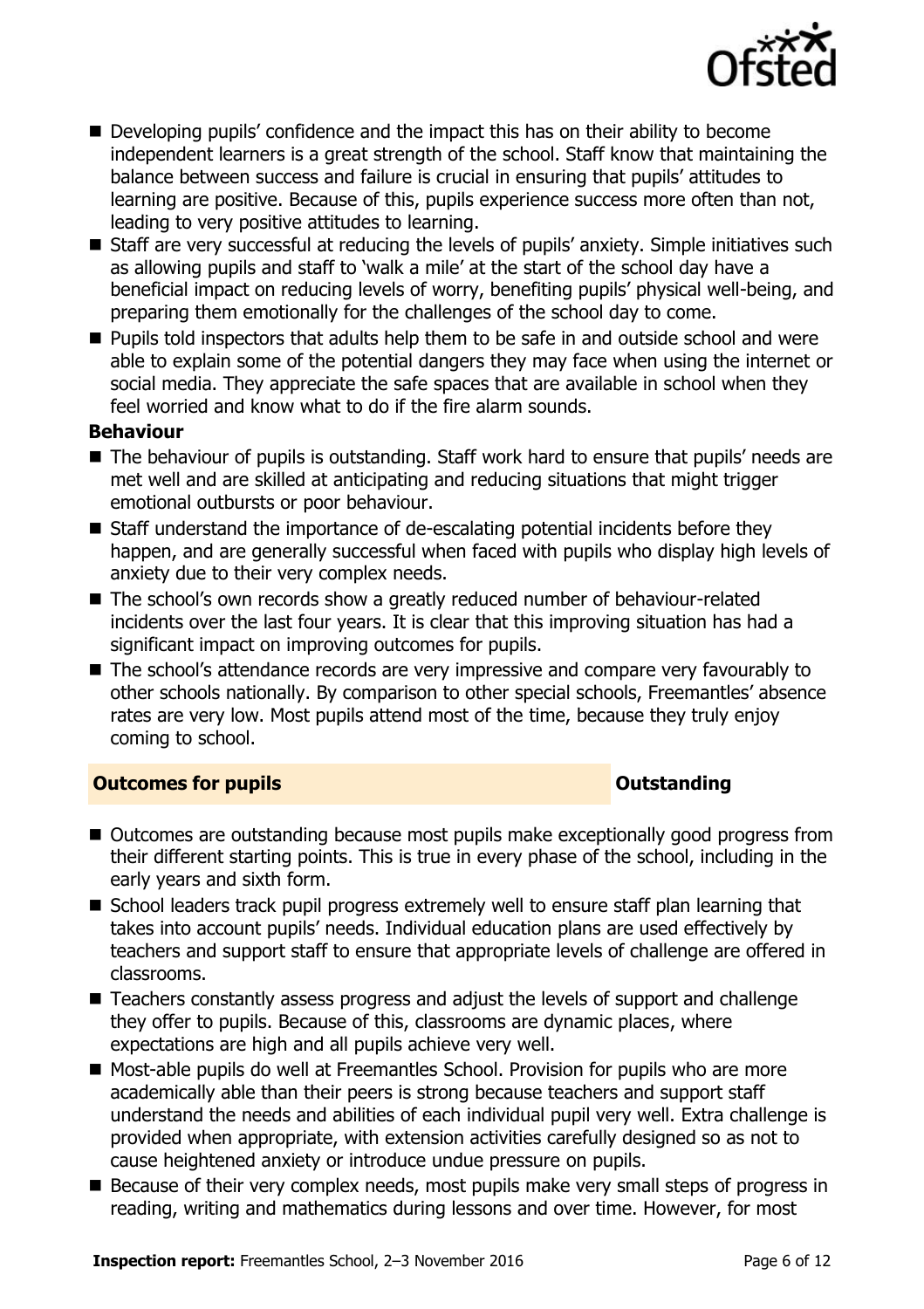

pupils, these small steps represent exceptional progress when their different starting points and severe and complex needs are taken into consideration.

■ Tracking the progress of pupils from different vulnerable groups is a priority for the school. The very few pupils who come from disadvantaged backgrounds, including those the school considers to be most-able, do very well, because school leaders ensure that their needs are met well.

#### **Early years provision CONSTANDING TO A RESEARCH CONSTANDING TO A RESEARCH CONSTANDING TO A RESEARCH CONSTANDING TO A RESEARCH CONSTANDING TO A RESEARCH CONSTANDING TO A RESEARCH CONSTANDING TO A RESEARCH CONSTANDING TO**

- Children get off to an excellent start at Freemantles. Parents were particularly vocal about the 'amazing' introduction their children had experienced when starting at the school in September. Parents who now have children in Year 1 were also keen to confirm to inspectors that their children had made 'astounding' progress in the Reception Year.
- The early years phase is well led, with senior and middle leaders working in a cohesive and effective way to ensure that staff are well prepared to provide for young children with such complex needs. Consequently, the transition into school is successful with children making very good progress from an early stage.
- Because teachers and support staff know the children well, they are able to plan activities that are well suited to each individual child's needs. Literacy and numeracy skills are developed from an early stage and given a particular focus to take advantage of the initial surge in progress experienced by children when joining the school.
- Daily routines and procedures are well established from the outset and ensure that children feel safe and secure in their new surroundings. Communication between staff and parents is very strong. Parents told inspectors that they appreciate the work that staff put in to ensure their children are happy. They were also clear that they feel that staff really understand their children and the individual complex needs they have.
- Children are safe in the early years phase. Their pastoral needs are met well by dedicated staff who ensure that every child's social and emotional development is given the highest priority. Because of this, children thrive and quickly begin to make outstanding progress from their different starting points.

#### **16 to 19 study programmes Distances Outstanding**

- Students do very well in the sixth form due to the high quality of provision. Senior and middle leaders ensure that expectations are high, and that students understand that being a member of the sixth form brings extra levels of responsibility.
- Attitudes to learning are very well developed by the time students reach the sixth form. Generally, students display greater levels of maturity and independence, although many still require very high levels of support to access learning.
- The curriculum is individualised and tailored to meet the very specific needs of each student. Because of this, students continue to make the excellent progress seen across the rest of the school.
- Students who are academically most-able do very well. While English and mathematics continue to be taught at a functional level, many students display particular aptitudes for different aspects of their learning, including the ability to read with a high degree of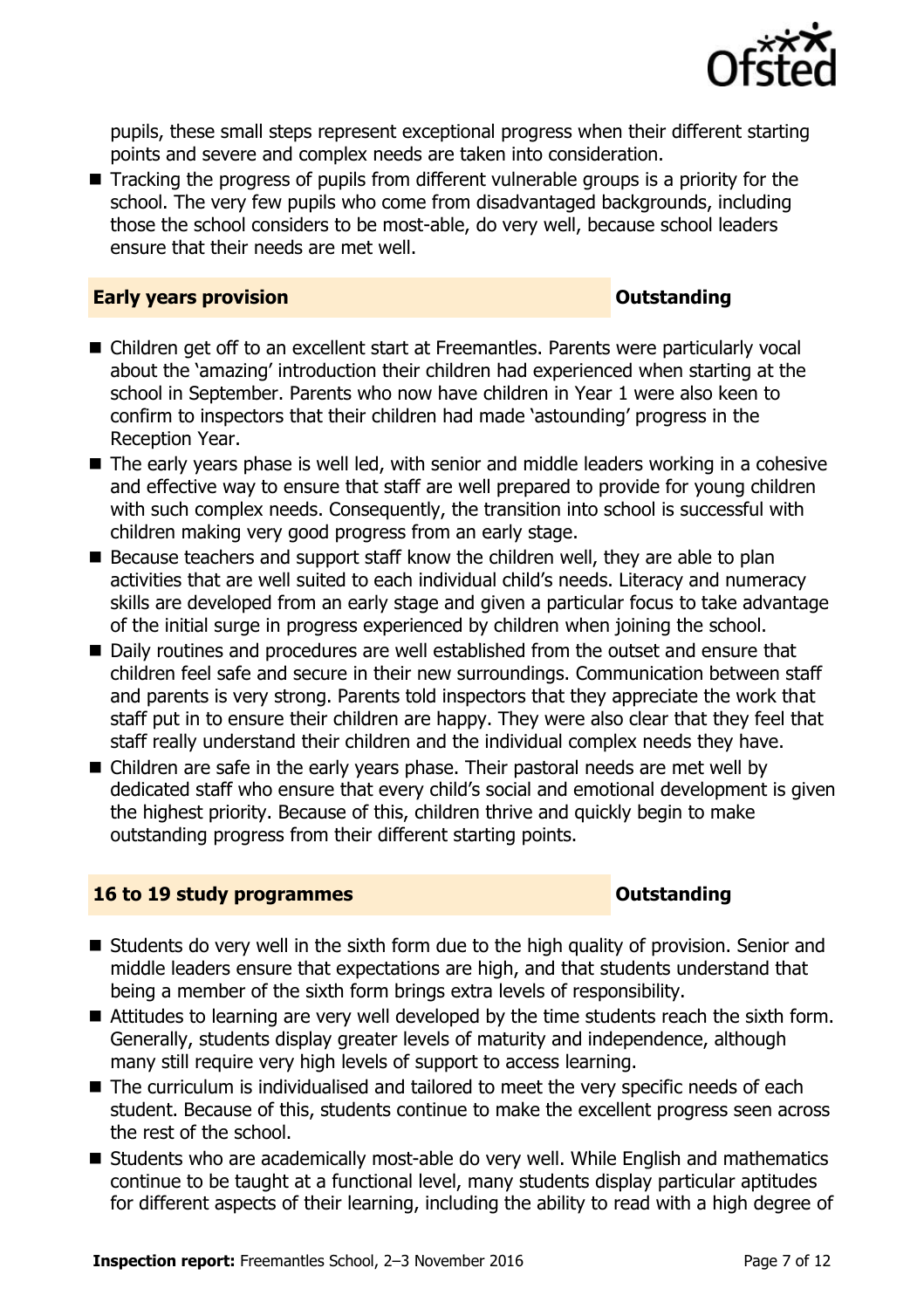

accuracy for instance. Staff are skilled at getting students to express their own feelings and opinions when discussing their work, adding to students' growing levels of confidence while also extending their understanding.

- During the inspection, one group of students rehearsed their own play script in preparation for a performance later this term. Pantomime humour, pathos, and brilliant comic timing were all apparent. Students sang duets and performed as soloists to great acclaim from their teachers and peers. Above all, they displayed a growing confidence and supported and encouraged each other with genuine delight.
- Careers education and quidance is delivered in a sensitive manner by members of staff and the local authority, who ensure a degree of independent advice. Work experience is meaningful and supports students who benefit from placements that develop their life and communication skills, encourage independence, and build confidence.
- Most students leave the school and progress into further education, including local mainstream colleges, or move into local authority social care. Transition arrangements are very well developed and bespoke in nature.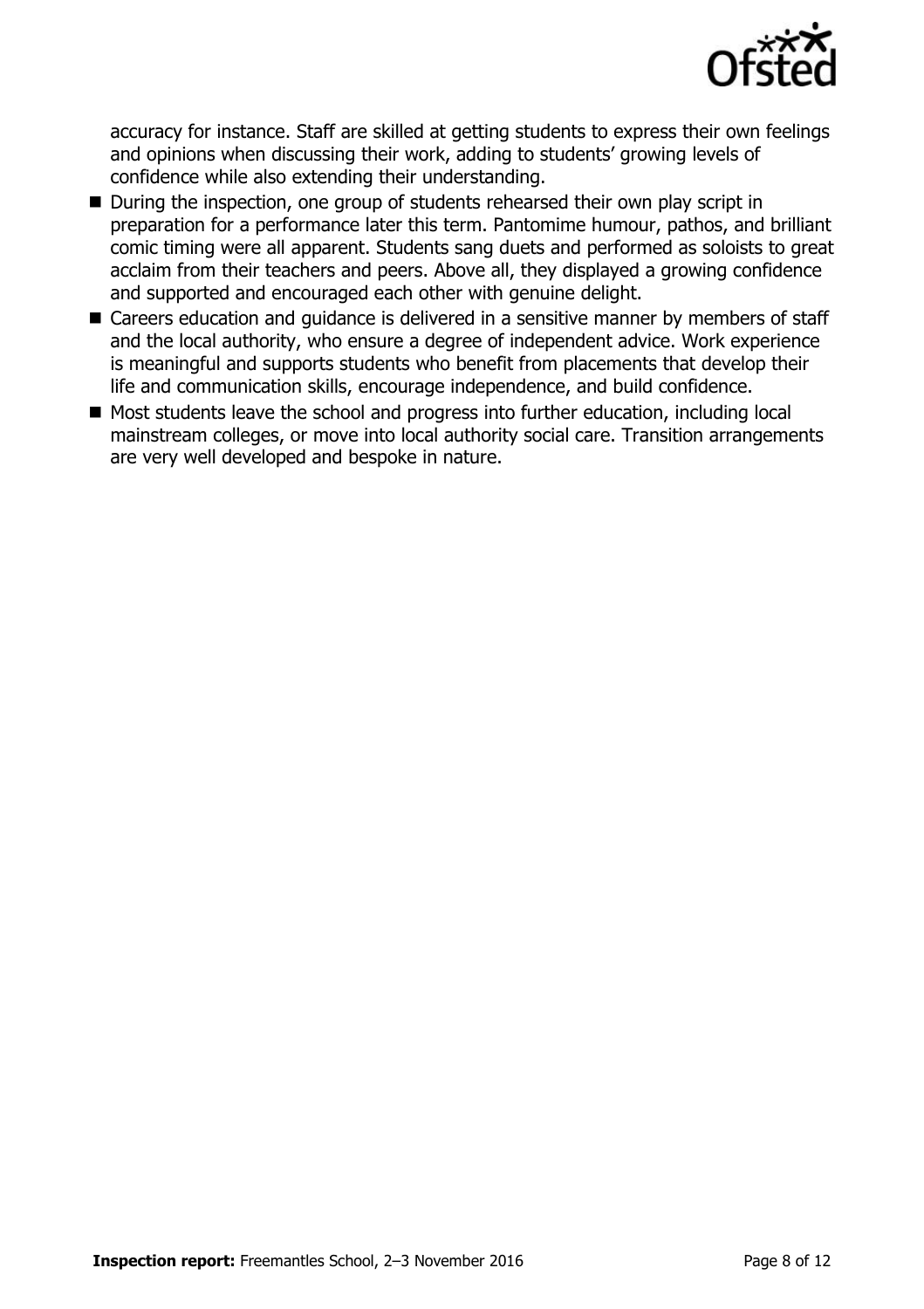

# **School details**

| Unique reference number | 125477   |
|-------------------------|----------|
| Local authority         | Surrey   |
| Inspection number       | 10003559 |

This inspection was carried out under section 8 of the Education Act 2005. The inspection was also deemed a section 5 inspection under the same Act.

| Type of school                                           | <b>Special</b>                       |
|----------------------------------------------------------|--------------------------------------|
| School category                                          | Maintained                           |
| Age range of pupils                                      | 4 to 19                              |
| Gender of pupils                                         | Mixed                                |
| Gender of pupils in 16 to 19 study<br>programmes         | Mixed                                |
| Number of pupils on the school roll                      | 141                                  |
| Of which, number on roll in 16 to 19 study<br>programmes | 26                                   |
| Appropriate authority                                    | The governing body                   |
| Chair                                                    | <b>Steve Williams</b>                |
| <b>Headteacher</b>                                       | <b>Justin Price</b>                  |
| Telephone number                                         | 01483 545 680                        |
| Website                                                  | http://www.freemantles.surrey.sch.uk |
| <b>Email address</b>                                     | info@freemantles.surrey.sch.uk       |
| Date of previous inspection                              | 8-9 November 2012                    |

### **Information about this school**

- Freemantles School caters for children and young people with complex social and communication needs. Many of the pupils also have autism. All have an education, health and care plan.
- The school caters for children and young people in the age range four to 19. There are currently 141 on the school roll. Numbers in each year group are small, typically nine in each year group.
- A lower than average number of pupils come from minority ethnic groups. A very small number of pupils are from disadvantaged backgrounds.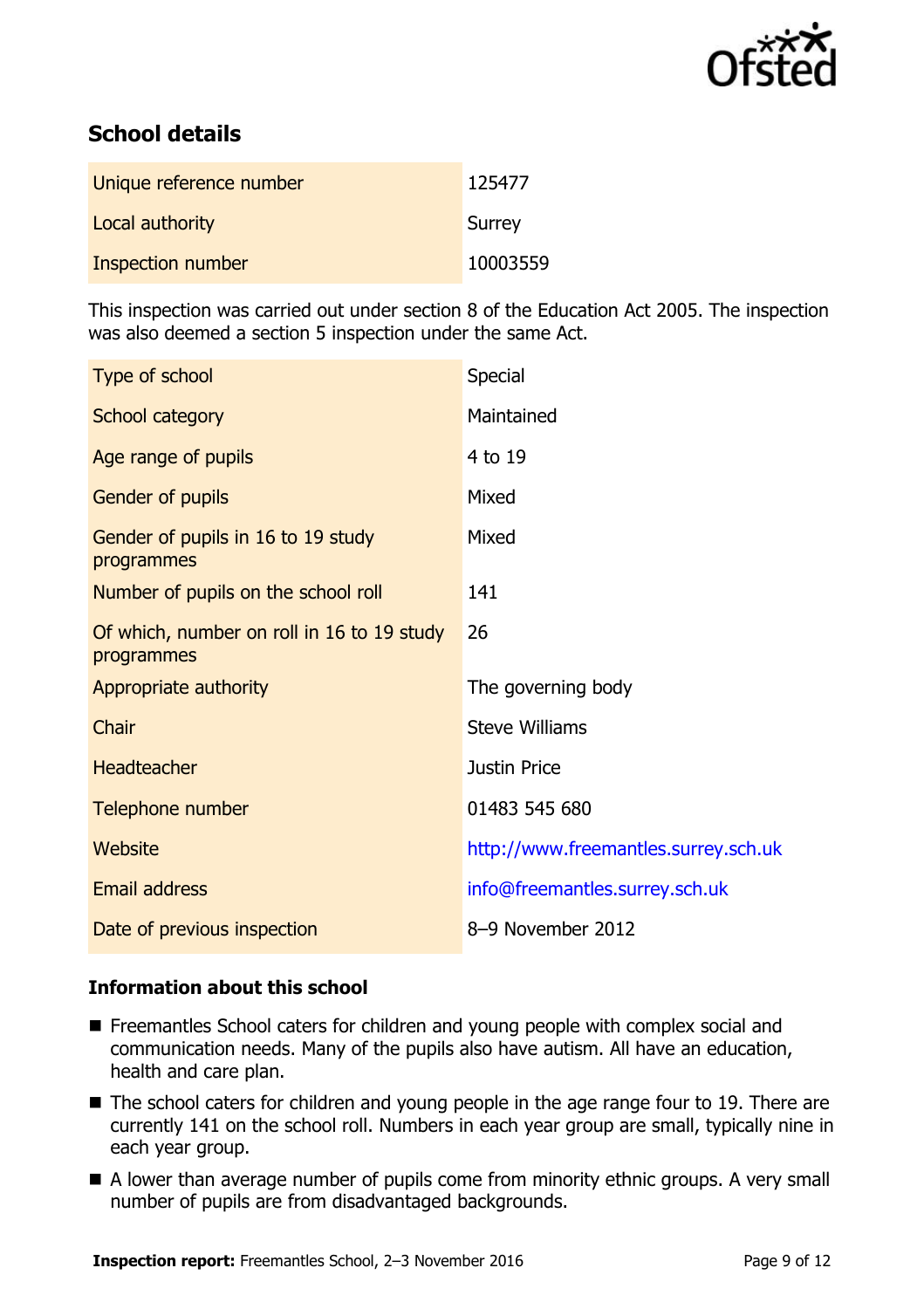

- The school uses no alternative provision at this time.
- The school provides specialist outreach support to other local schools in partnership with the local authority.
- The school meets requirements on the publication of specified information on its website.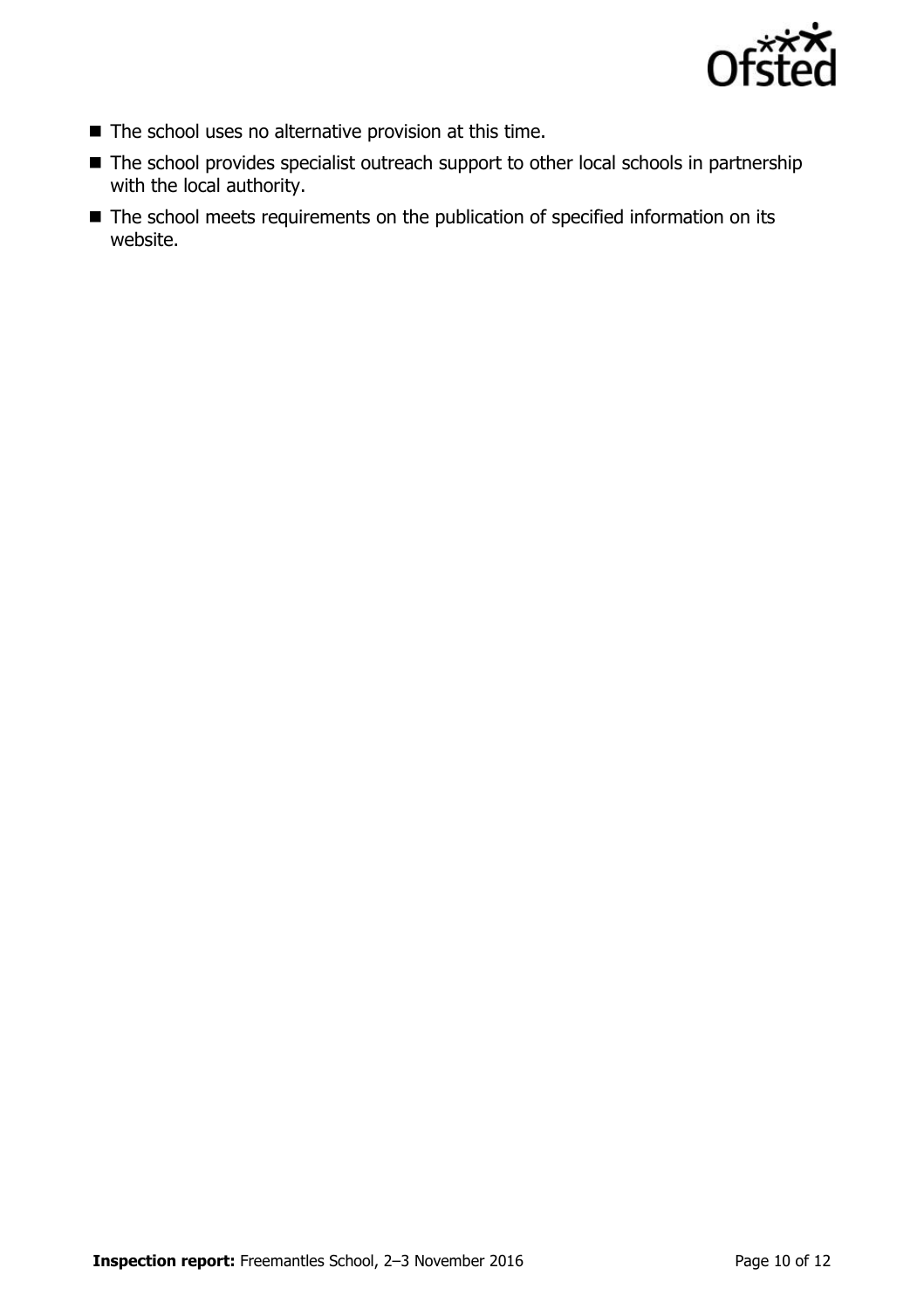

## **Information about this inspection**

- Inspectors observed teaching and learning across all key stages and year groups, including the early years and sixth form. All observations were accompanied by school leaders.
- Meetings were held with pupils, parents, the headteacher, other school leaders, teachers, support staff, and the chair of governors, accompanied by one other governor.
- The lead inspector met with a representative of the local authority.
- Inspectors looked at a range of pupils' work, heard pupils read and observed pupils' behaviour in lessons and around the school.
- Inspectors considered the views of parents, taking into account 67 responses to Ofsted's online parent questionnaire, Parent View.
- Inspectors considered the views of staff using the online staff questionnaire.
- Inspectors scrutinised a range of documents including those regarding safeguarding, attendance, minutes of meetings of the governing body, information about pupils' outcomes provided by the school, the school's self-evaluation of its own performance, the school's development planning, and records of visits by the local authority.

#### **Inspection team**

Clive Close, lead inspector **Her Majesty's Inspector** 

**Hilary Goddard Community Community** Construction Construction Construction Construction Construction Construction Construction Construction Construction Construction Construction Construction Construction Construction Con